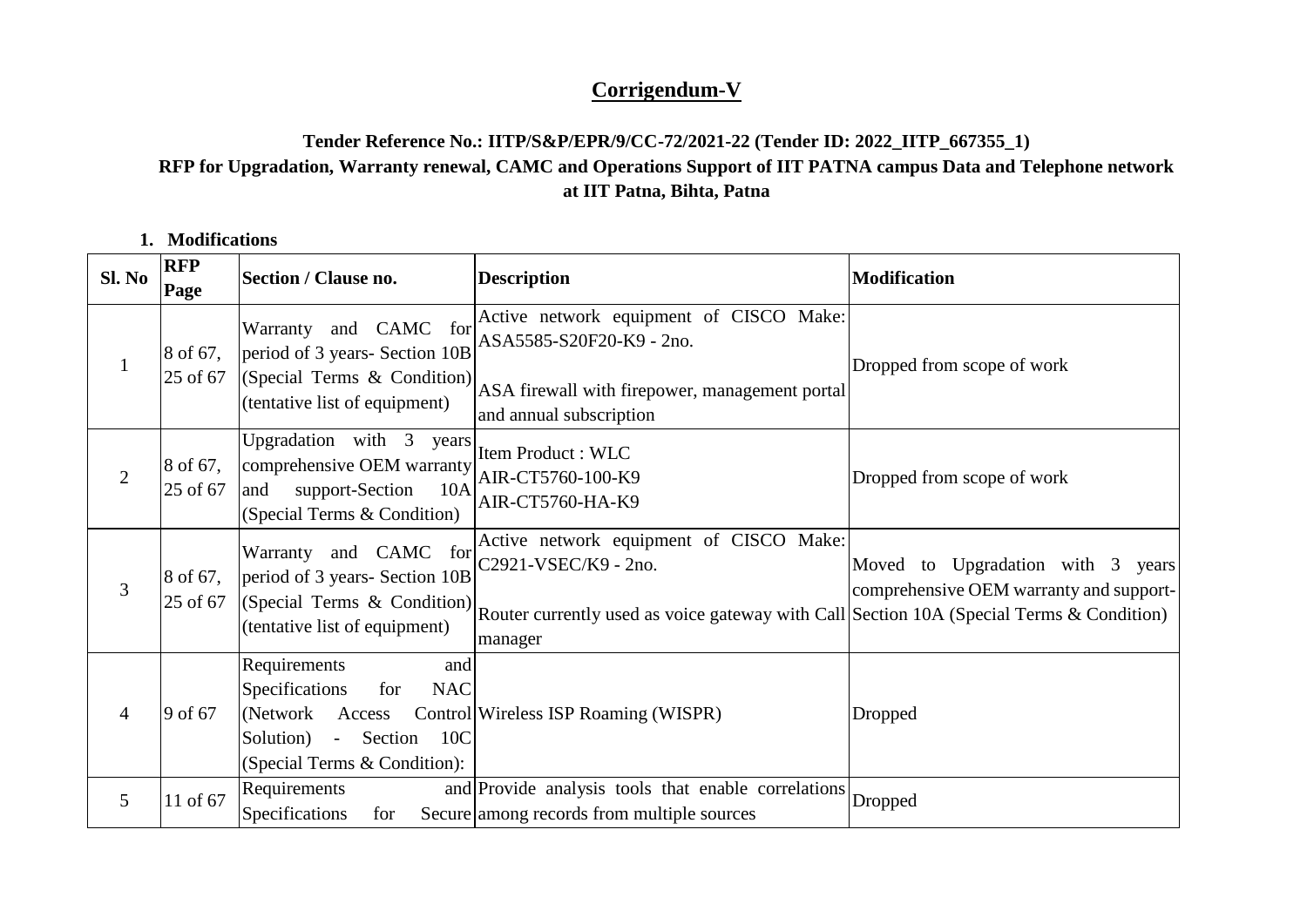|   |                  | Logging solution-Section 10C  |                                                                                                                    |                                            |
|---|------------------|-------------------------------|--------------------------------------------------------------------------------------------------------------------|--------------------------------------------|
|   |                  | (Special Terms & Condition)   |                                                                                                                    |                                            |
|   |                  |                               |                                                                                                                    | The vendor must have at its own payroll at |
|   | $11,12$ of<br>67 |                               |                                                                                                                    | least five back-end engineers having       |
|   |                  |                               | The vendor must have at its own payroll at least minimum 5 years of experience in the                              |                                            |
|   |                  | Requirements                  | and five back-end engineers having minimum 5 years relevant scope of work of this tender. The                      |                                            |
|   |                  |                               | Specifications for 24X7X365 of experience in the relevant scope of work of this engineers should be minimum B.Tech |                                            |
|   |                  |                               | Service Desk- Section 20 and tender. The engineers should be minimum B.Tech (CSE/IT/EE) and Cisco certified CCIE   |                                            |
| 6 |                  | 10D<br>(Special)<br>Terms     | $\&$ (CSE/IT/EE) and Valid Cisco certified CCIE engineers. Out of these 5, minimum two                             |                                            |
|   |                  | Condition)                    | engineers. In addition, the vendor must have ITIL must have valid CCIE certification. In                           |                                            |
|   |                  |                               | expert level certified professionals on its payroll addition, the vendor must have ITIL expert                     |                                            |
|   |                  |                               | for ensuring adherence to best practices of ITIL level or equivalent PRINCE2/PMP certified                         |                                            |
|   |                  |                               | <b>ITSM/ISO</b>                                                                                                    | professionals on its payroll for ensuring  |
|   |                  |                               |                                                                                                                    | adherence to best practices of ITIL        |
|   |                  |                               |                                                                                                                    | ITSM/ISO.                                  |
|   | 27 of 67         |                               |                                                                                                                    | Delivery of required Hardware components   |
|   |                  | Milestones                    | Delivery of required Hardware components for                                                                       | for scope of work-Within 18 (eight) weeks  |
| 7 |                  |                               |                                                                                                                    | from LOA.                                  |
|   |                  |                               | scope of work-Within 8 (eight) weeks from LOA.                                                                     |                                            |
|   |                  |                               |                                                                                                                    | Modified Milestones given in table below.  |
| 8 | 8 of 67          | Upgradation with 3 years      |                                                                                                                    | The core switches in HA must have a        |
|   |                  | comprehensive OEM warranty    | <b>Upgradation Requirement</b>                                                                                     | minimum 48 number of 10 G SFP ports and    |
|   |                  | 10A<br>support-Section<br>and |                                                                                                                    | 48 numbers of 1 G RJ45 ports loaded from   |
|   |                  | (Special Terms & Condition):  |                                                                                                                    | day 1.                                     |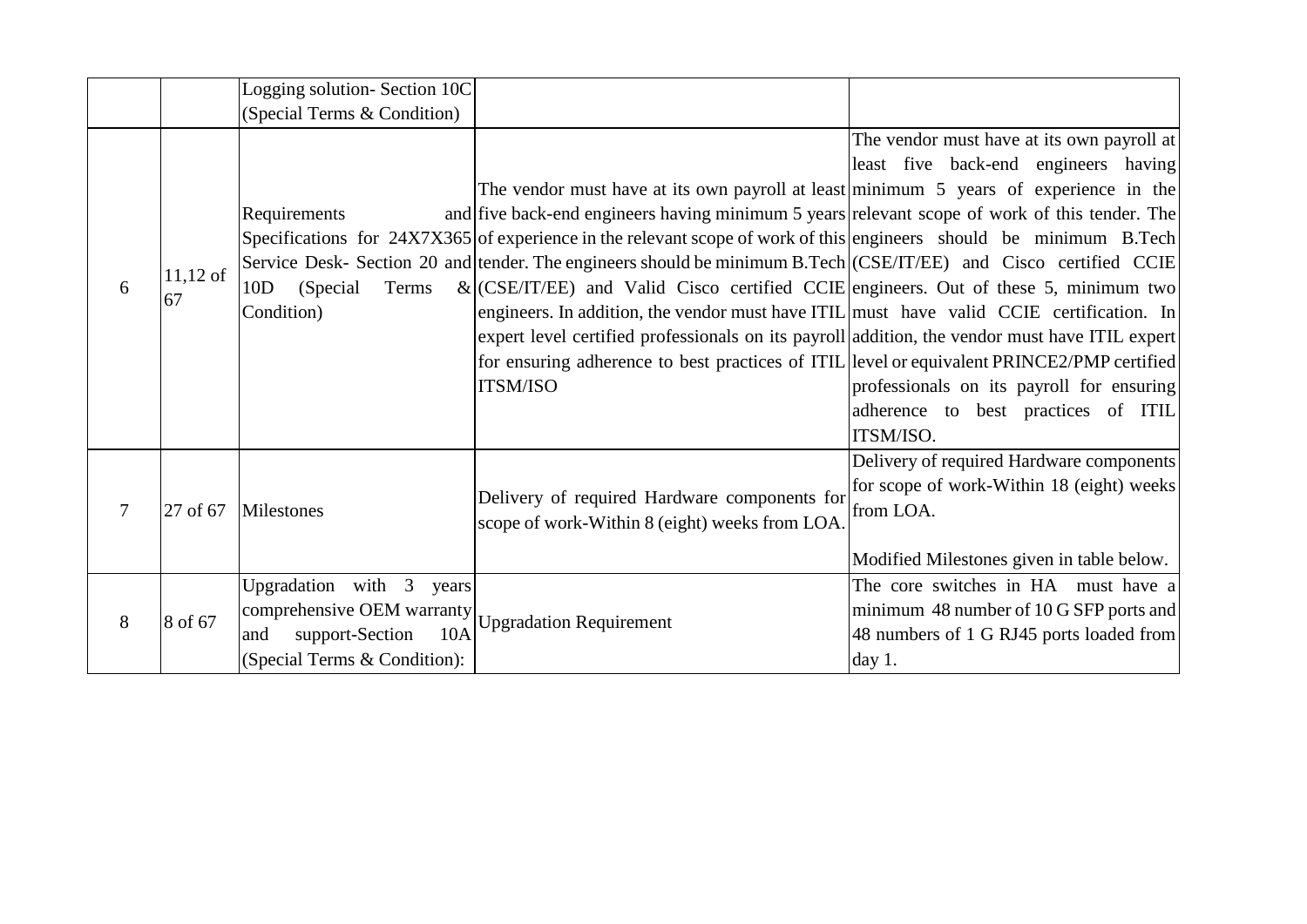**Modified Milestones table due to change in hardware delivery timeline:**

| <b>Sl. No.</b> | <b>Milestone Description</b>                                                                     | <b>Time schedule</b>                             |
|----------------|--------------------------------------------------------------------------------------------------|--------------------------------------------------|
|                | Letter of award (LOA)                                                                            | Project starts on this day, Day 0.               |
| $\overline{2}$ | Acceptance of LOA by selected applicant                                                          | Within 1 (one) week from LOA date.               |
| 3              | Submission of PBG                                                                                | Within 2 (Two) weeks from LOA date.              |
| 4              | Project Kick Off                                                                                 | Within 2 (Two) weeks from LOA date.              |
| 5              | Delivery of software, Licenses, AMC, subscriptions for scope of work                             | Within 4 (Four) weeks from LOA.                  |
| 6              | Deployment of licenses and subscriptions for renewal and its verification                        | Within 6 (six) weeks from LOA                    |
| $\overline{7}$ | Delivery of required Hardware components for scope of work                                       | Within 18 (eighteen) weeks from LOA.             |
| 8              | Completing activities under A and C of scope of work and Go-Live                                 | Within 20 (twenty) weeks from LOA                |
| $\overline{9}$ | Completing acceptance testing for A and C                                                        | Within 21 (twenty one) weeks from LOA            |
| 10             | Submission of acceptance testing reports, all project documentation $\&$ installation<br>reports | Within 22 (twenty two) weeks from LOA.           |
| 11             | Commissioning                                                                                    | For B and D - Project Kick-off                   |
|                |                                                                                                  | For A and C - Acceptance testing completion date |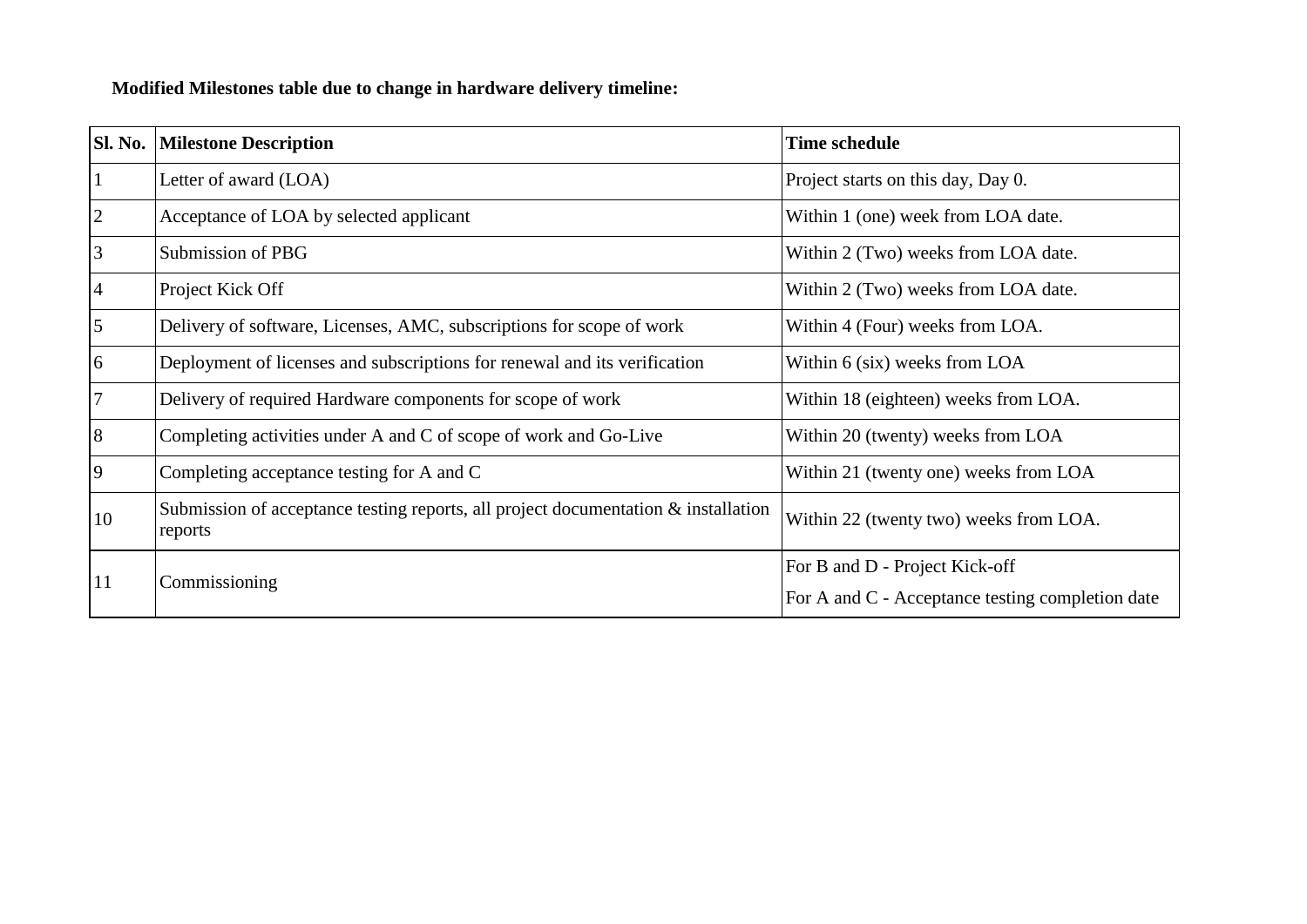## **2. Clarifications:**

|                | <b>Sl. No RFP Page</b> | Section / Clause no.                                                                                                                                                                                                                                                              | <b>Description</b>                                                                                                                                                                                                                                                                                                 | <b>Clarification</b>                                                                                                                                                                       |
|----------------|------------------------|-----------------------------------------------------------------------------------------------------------------------------------------------------------------------------------------------------------------------------------------------------------------------------------|--------------------------------------------------------------------------------------------------------------------------------------------------------------------------------------------------------------------------------------------------------------------------------------------------------------------|--------------------------------------------------------------------------------------------------------------------------------------------------------------------------------------------|
|                | 9 of 67                | Requirements and Specifications<br>for NAC (Network Access Control<br>Solution)                                                                                                                                                                                                   | 1. The no. of NAC appliances required<br>2. The no. of licenses required (as per number of campus around 2500 including students and<br>concurrent endpoints/devices in the existing setup employees.<br>required day-1 and any future scalability).                                                               | Required in HA.<br>Total No of existing users in IIT PATNA<br>May consider doubling its current strength in<br>the next five years.                                                        |
| $\overline{2}$ | 31 of 67               | <b>SPECIAL TERMS &amp;</b><br>CONDITION; 14. Award of work;<br><b>PBG</b><br>(Performance)<br><b>Bank</b><br>Guarantee)                                                                                                                                                           | The vendor must produce an unconditional<br>Performance Bank Guarantee (the "PBG") for<br>10% of project value mentioned in LOA from<br>Indian Nationalized Bank denominated in Indian<br>Rupees (INR) within 15 days of the date of<br>"LOA". The validity of the PBG must be Four<br>years from the date of LOA. | As per latest Government Guidelines. Schedule<br>banks may be considered.                                                                                                                  |
| 3              | 9 to 11 of<br>67       | 1. Requirements and specifications<br>for NAC (Network Access Control<br>Solution)-Section 10 C<br>2. Requirements and specifications<br>for NMS (Network Management<br>system) - Section 10C<br>3. Requirements and specifications<br>for secure Logging solution<br>Section 10C | Kindly clarify whether IIT Patna will provide all<br>required hardware, OS/hypervisor and any other<br>software or dependencies for installation of the<br>NAC, NMS and Secure logging solutions.                                                                                                                  | Bare metal server hardware will be provided of<br>following make model:<br>Server Model No: HPE Proliant DL380 Gen9<br>RAM : 128 GB, Storage: 12 TB<br>Intel Xeon CPU E5-2640 v4 @ 2.4 GHz |
| 4              |                        | <b>General Query</b>                                                                                                                                                                                                                                                              | Query on the Make/model/Serial no of the authorized representatives of OEM CISCO.<br>hardware equipment under warranty renewal and<br>AMC.                                                                                                                                                                         | The verified details may be obtained from<br>Mr. Sumit Tripathi<br>Email: sumitrip@cisco.com                                                                                               |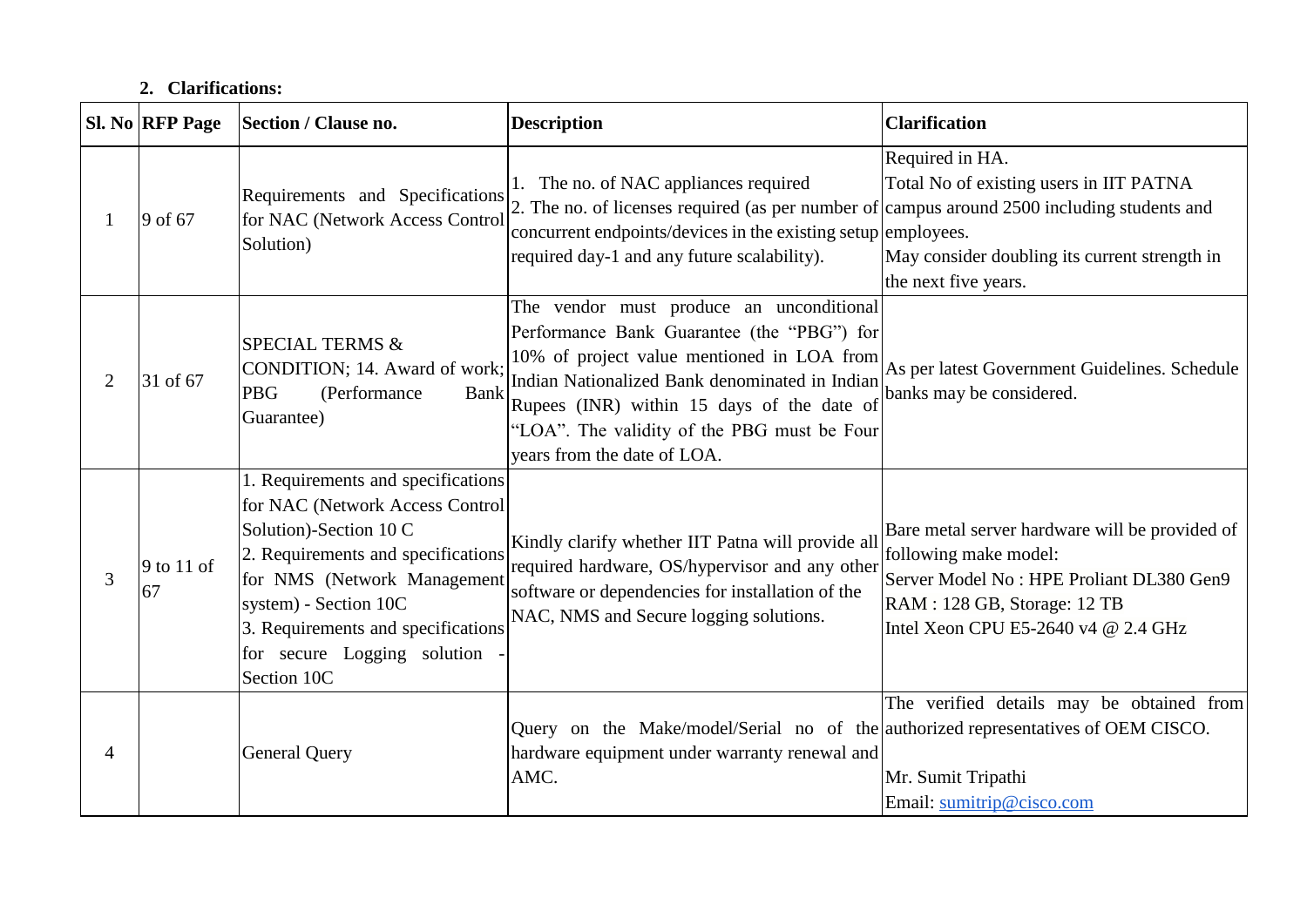|   |          |                                                           |                                                                                                  | All prospective bidders are requested to conduct<br>the site visit for getting the comprehensive<br>requisite information. For site visit, request mail |
|---|----------|-----------------------------------------------------------|--------------------------------------------------------------------------------------------------|---------------------------------------------------------------------------------------------------------------------------------------------------------|
|   |          |                                                           |                                                                                                  | should be forwarded to "cc office@iitp.ac.in".                                                                                                          |
|   |          |                                                           |                                                                                                  | All IP phones in current use must be supported                                                                                                          |
|   |          |                                                           |                                                                                                  | and licenses must match the current number of                                                                                                           |
|   |          |                                                           | The upgraded equipment must be installed and licenses. However, an upgraded Call manager         |                                                                                                                                                         |
|   |          |                                                           | integrated with the existing data and telephone must have capability to handle future expansions |                                                                                                                                                         |
|   |          | Upgradation<br>with<br>3<br>years                         | network seamlessly.                                                                              | for handling scale factor 2 times of current                                                                                                            |
|   |          | comprehensive OEM warranty and                            | The integration plan and compatibility matrix usage.                                             |                                                                                                                                                         |
| 5 | 8 of 67  | support-Section<br>10A<br>(Special<br>Terms & Condition): | must be submitted by the vendor.                                                                 | Number of PRI lines currently $=1$ (One)                                                                                                                |
|   |          |                                                           | Equipment:                                                                                       | Upgraded voice gateway must support a                                                                                                                   |
|   |          |                                                           | BE7K-K9 Call Manager Qty: 2                                                                      | minimum two PRI lines.                                                                                                                                  |
|   |          |                                                           | Voice Gateway C2921-VSEC/K9 Qty:2                                                                | In general, it is repeated again that all the                                                                                                           |
|   |          |                                                           |                                                                                                  | upgraded equipment must be capable of                                                                                                                   |
|   |          |                                                           |                                                                                                  | handling the users/load/traffic with a scale                                                                                                            |
|   |          |                                                           |                                                                                                  | factor of 2X of current usage.                                                                                                                          |
|   | 24 of 67 | Essential<br>Eligibility<br>of<br>6.<br>Applicants        | We request IIT Patna to kindly allow the                                                         |                                                                                                                                                         |
|   |          |                                                           | compliance basis the documentary evidence from                                                   |                                                                                                                                                         |
|   |          |                                                           | the Bidder OR Bidder's Parent Company (in case                                                   | It will be based on the documentary evidence                                                                                                            |
| 6 |          |                                                           | the Bidder is a wholly owned subsidiary of Parent                                                | submitted by the bidder.                                                                                                                                |
|   |          |                                                           | Company).                                                                                        |                                                                                                                                                         |
|   |          |                                                           |                                                                                                  |                                                                                                                                                         |
|   |          |                                                           | Please confirm the acceptance of our request.                                                    |                                                                                                                                                         |
|   |          |                                                           | if<br>"PRE-CONTRACT<br>confirm<br>Please                                                         |                                                                                                                                                         |
|   |          | Form 14                                                   | INTEGRITY PACT" needs to be submitted as                                                         |                                                                                                                                                         |
|   |          |                                                           |                                                                                                  |                                                                                                                                                         |
| 7 | 60 of 67 | <b>Integrity Pact</b>                                     | part of the RFP response.                                                                        | Non-judicial stamp paper of Rs. 100.                                                                                                                    |